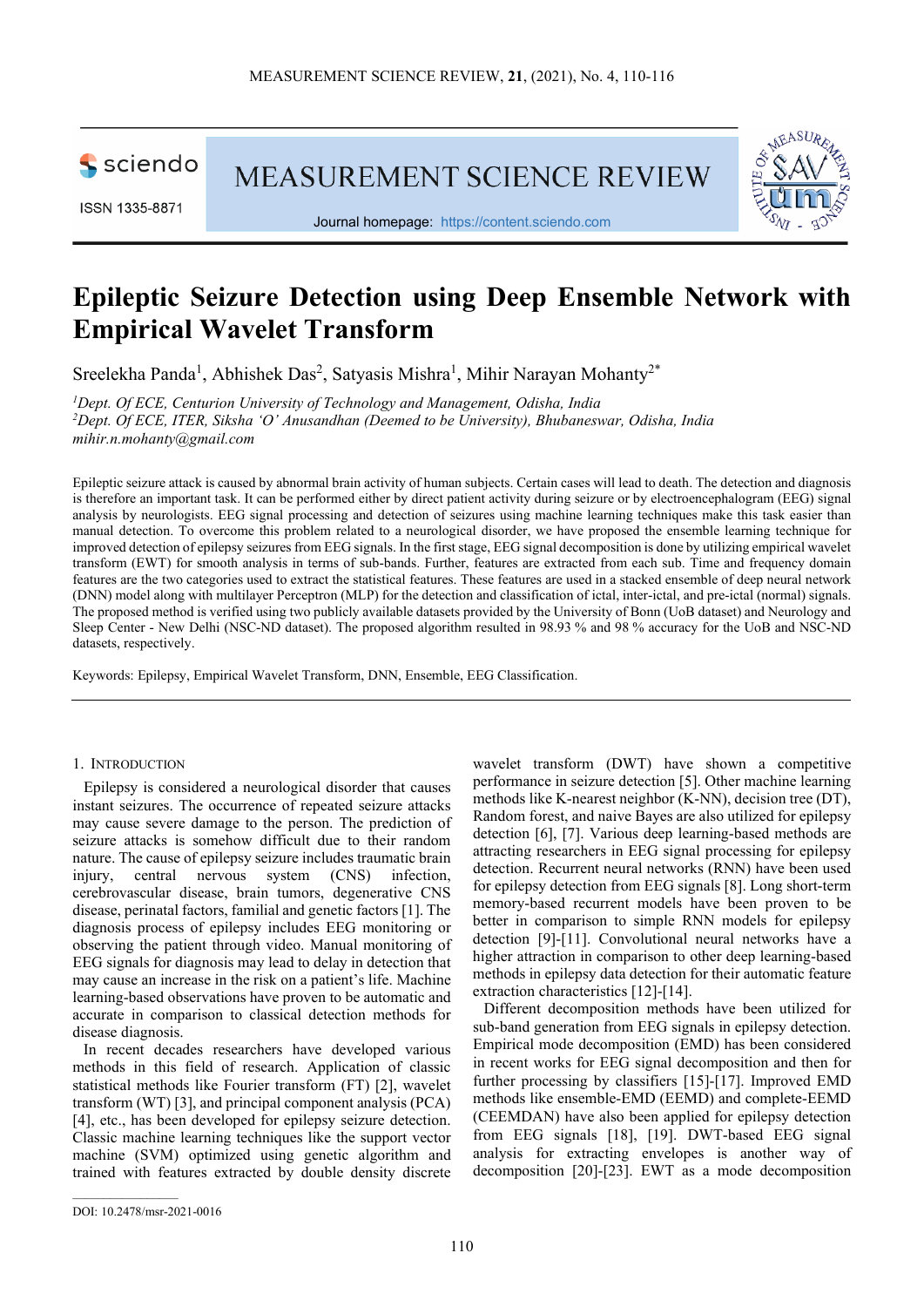method with various classifiers has also been chosen for EEG signal classification in epilepsy detection [24]-[26].

Ensemble learning has proven to be a better option for obtaining increased performance in comparison to single classifiers in various fields of the image as well as in singledimensional signal processing [27]-[30]. Ensemble learning has also shown its importance in epilepsy seizure detection and classification including the combination of various statistical machine learning as well as deep learning approaches [31]-[33]. Still, research is going on to predict the seizure attack by studying the frequency of seizure occurrence signals, which can be studied in both the time domain and frequency domain by considering features in both domains for training purposes [34]. The authors in this work have provided details of features that can be used for further analysis. This paper mainly focuses on the following few points:

- The proposed classification model is trained directly with the EEG dataset to observe the performance.
- The epilepsy prediction is done using EWT as a feature extractor and ensemble of DNNs for classification
- The decomposed signals generated by EWT with a different number of modes (2 to 8) are then processed to extract statistical features both in the time domain and frequency domain.
- The frequency-domain features include AM and FM bandwidths, spectral entropy, spectral power, and spectral centroid, whereas the time domain features include skewness, kurtosis, Hjorth activity, Hjorth mobility, and Hjorth complexity. These features are then divided into two groups to train the classification model.
- The classification results are compared in terms of results obtained from the two groups of features.
- The ensemble of DNNs with MLP as meta classifier is used for the classification of ictal, inter-ictal, and normal (pre-ictal) epilepsy EEG signals.
- The DNN is designed with  $128, 64, 32, 64, 128$  nodes activated by the ReLU activation function and at the end 2 number of nodes are taken for base level classification activated by the Softmax activation function. Each model of DNN is optimized with Adam optimizer. Binary cross entropy is used to calculate the loss.
- The proposed method is verified on two publicly available datasets, i.e. the UoB dataset and the NSC-ND dataset.

The remaining part of the paper is organized as follows: Proposed algorithms adopted for EEG signal analysis for epilepsy detection are discussed in section 2; section 3 provides detailed information about the results obtained from the proposed method, and the conclusion is drawn in section 4

#### 2. PROPOSED METHOD

Instead of directly feeding the EEG signals of various kinds like ictal, inter-ictal, and normal (pre-ictal), to the classification model, signals from each category are decomposed into their corresponding modes using EWT [35]. The statistical features are then extracted into two groups to train the stacked ensemble model for the detection of epilepsy seizures. The workflow diagram of the proposed algorithm is summarized in Fig.1.



Fig.1. Workflow diagram of the proposed method.

#### *2.1. Empirical Wavelet Transform (EWT)*

EWT is designed to extract the AM and FM components of a signal adaptively using wavelet filter banks. The decomposition is possible due to the compact Fourier supports of such components following the assumptions: (1) the signal is real-valued to maintain the symmetry property, and (2) periodic with a period  $2\pi$ . But the signal analysis is performed in the range  $[0, \pi]$  to satisfy Shannon's sampling criterion. The number of modes (N) to which the signal will be decomposed is set before the decomposition that makes the method different from the previously developed empirical mode decomposition (EMD) designed by Huang *et al.*[36] in 1998.

### *2.2. Feature extraction*

The proposed ensemble model is trained with 10 statistical features extracted from the decomposed signals of each model. The features are divided into two groups depending upon the signal domain. Frequency domain and time domain features are the two main groups each including five different features. This work is mainly focusing on epilepsy seizure detection as well as the importance of features for this purpose.

#### *2.2.1..Frequency domain method*

The features extracted from the decomposed signals under this category are AM and FM bandwidths, spectral entropy, spectral power, and spectral centroid. AM and FM bandwidths are evaluated using the equations (1) and (2) as mentioned in [37].

$$
B_{AM} = \sqrt[2]{\frac{1}{E} \int \left(\frac{dA(t)}{dt}\right)^2 dt}
$$
 (1)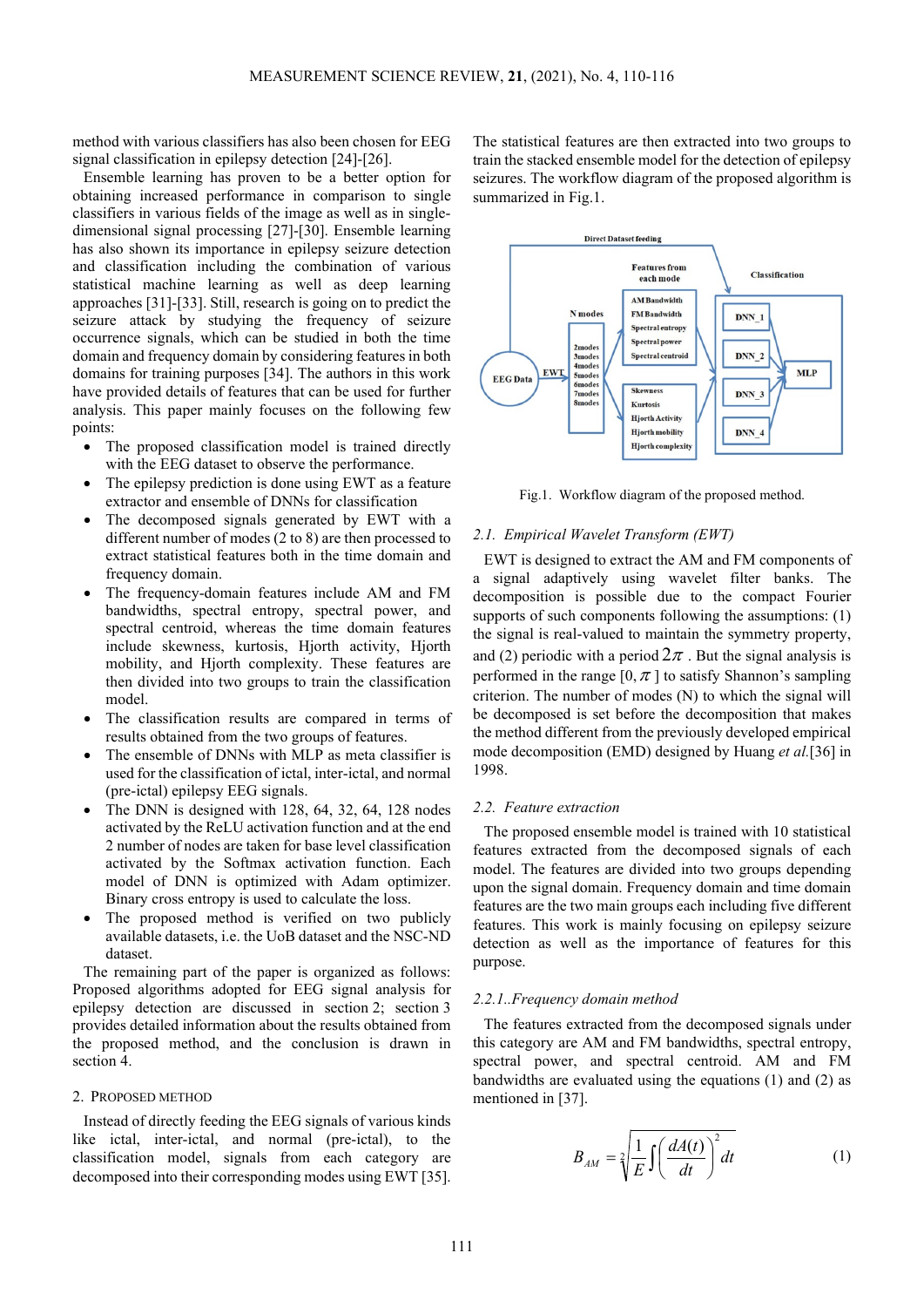$$
B_{FM} = \sqrt[2]{\frac{1}{E} \int \left(\frac{d\phi(t)}{dt} - \langle \omega \rangle\right)^2 A^2(t) dt}
$$
 (2)

Where  $\vec{A}$  represents the amplitude of the EEG signal, E is the energy of the signal and  $\langle \omega \rangle$  represents the central frequency corresponding to each mode.

The third and fourth features are the power and entropy of the frequency domain representation of the signal, i.e. spectral power ( $S_{Pow}$ ) and spectral entropy ( $S_{Ent}$ ) are calculated as equations (3) and (4).

$$
S_{Pow} = \frac{1}{N} \sum_{f=0}^{\frac{f_s}{2}} P_{XX}(f)
$$
 (3)

$$
S_{Ent} = -\sum_{f=0}^{\frac{f_S}{2}} \overline{P}_{XX} \log \left[ \overline{P}_{XX}(f) \right]
$$
 (4)

Where, *N* represents the count of spectral coefficients, and  $P_{XY}$  is the power spectral density calculated by using Welch's method [38], and  $\overline{P}_{XX}$  represents the normalized power spectral density.

Spectral centroid (SC) is determined using equation (5).

$$
SC = \frac{\sum_{f=0}^{f_s} \omega(f)M(f)}{\sum_{f=0}^{f_s} M(f)}
$$
(5)

Where *f* represents the frequency segment of the original signal.  $\omega(f)$  and  $M(f)$  are the central frequency and magnitude of PSD of the segment *f* , respectively.

#### *2.2.2. Time-domain method*

For time-domain feature extraction, we have considered the skewness, kurtosis, and Hjorth parameters.

Skewness and Kurtosis calculation are done as per equations (6) and (7).

$$
Skewness = E\left[\left(\frac{f(t) - \mu}{\sigma}\right)^3\right]
$$
 (6)

$$
Kurtosis = E\left[\left(\frac{f(t) - \mu}{\sigma}\right)^4\right]
$$
 (7)

Where,  $\sigma$  and  $\mu$  represent the standard deviation and mean of the signal  $f(t)$ .

Hjorth parameters include activity, mobility, and complexity. These parameters are calculated using equations  $(8)-(10)$ .

$$
H_{\text{Activity}} = \text{var}(f(t))\tag{8}
$$

$$
H_{Mob} = \sqrt{\frac{\text{var}\left(\frac{df(t)}{dt}\right)}{\text{var}(f(t))}}
$$
(9)

$$
H_{Comp} = \frac{Mob\left(\frac{df(t)}{dt}\right)}{Mob(f(t))}
$$
(10)

Where var() is the variance of the signal.

These features are well studied by providing them to the classification model and the results obtained from these two groups are discussed in the results section.

#### *2.3. Classification*

Once the features are extracted, these features are dived into two groups as described above, depending upon the time and frequency domain representation. The classification model proposed in this work is a stacked ensemble model. The ensemble part consists of four DNN models with the same number of layers and nodes in each model. We have analyzed the number of base learners by varying it from 2 to 4. Considering the two numbers of base learners is not advisable as their results may bias the final decision when both the base classifiers will provide results opposite to each other. So, we have not considered two numbers of DNNs. The training accuracy obtained with three and four numbers of DNNs are 96.54 % and 100 %, respectively. The number of base classifiers also increased to five. The result obtained with five base classifiers was deteriorating due to overfitting of the data and provided less accuracy than that of four-DNNs model. Therefore, the proposed model is designed with four DNNs as base learners. The prediction outcomes of each base model are combined to form the metadata that is passed to the meta classifier MLP for training and final classification. The MLP model has 8 nodes in the input layer to accept the 8 outcomes from the four base models. The hidden layer consists of 32 numbers of nodes activated using the ReLU activation function and the final output layer again consists of two nodes activated by the Softmax activation function for two-class classification, i.e. for ictal versus pre-ictal (normal) and ictal versus inter-ictal classification. Algorithm 1 is used for model training, and classification. The meta classifier is the final classifier that performs the linear stacking on the classification results by base learners. The outputs of base learners, i.e.  $BL_1, BL_2, ... BL_n$  are linearly combined with weights  $W_i, i \in 1...n$ , learned by the MLP, which is given by equation (11).

$$
C_{S}(x) = \sum_{i=1}^{m} W_{i} BL_{i}(x)
$$
 (11)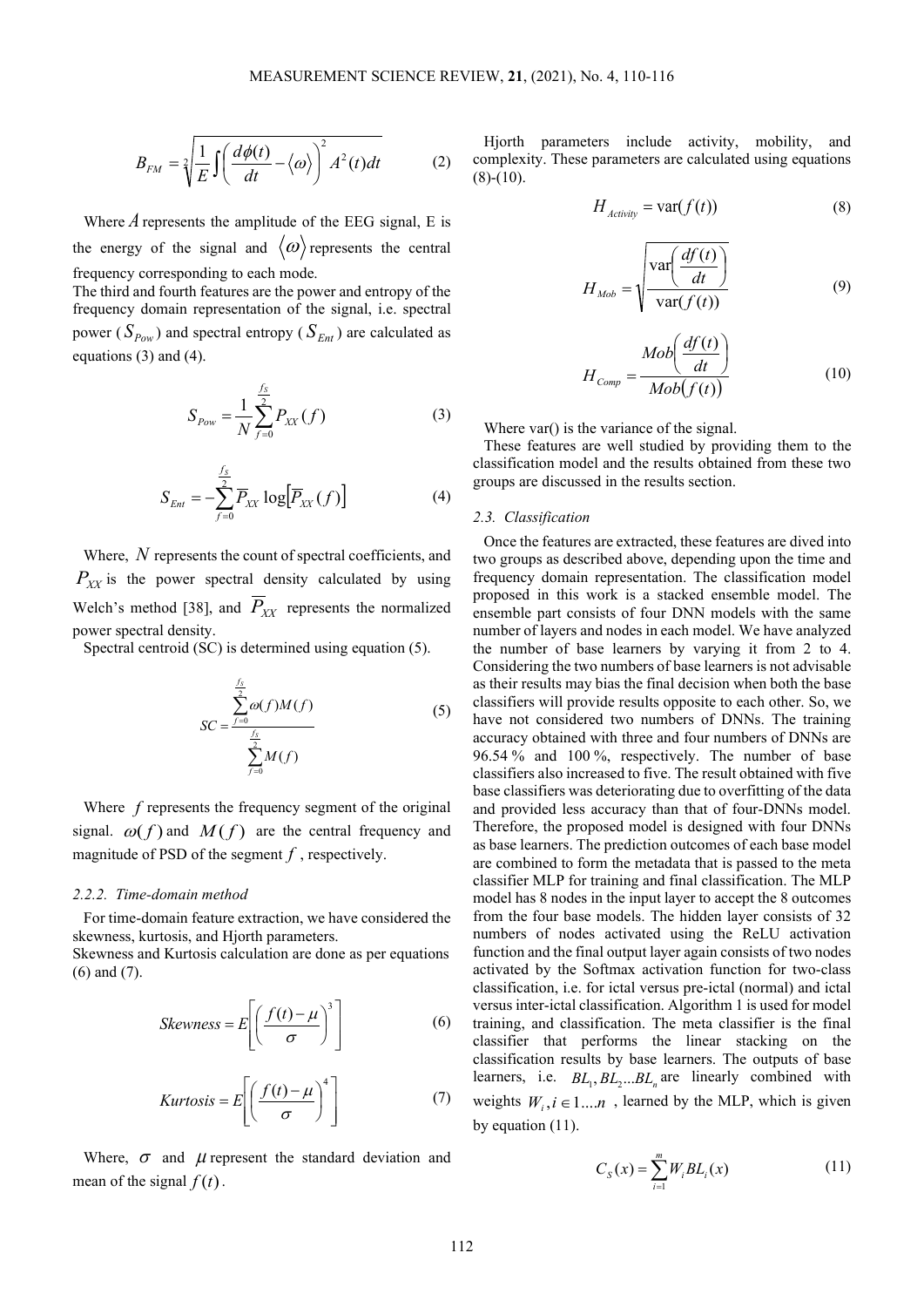| 1. | Input: Dataset $DS = \{x_i, y_i\}_{i=1}^m$         |
|----|----------------------------------------------------|
|    | 2. Output: Class                                   |
|    | 3. Step 1: Train the Base Learners                 |
|    | 4. For $n = 1$ to 4                                |
|    | Train $BL_n$ with DS                               |
|    | 5. End for                                         |
|    | 6. Step 2: generate the input for Meta Learner     |
|    | 7 for $i = 1$ to n                                 |
|    | $D_{meta} = \{x_i, y_i\},\$                        |
|    | Where $x'_i = {BL_1(x_i), BL_2(x_i), , BL_n(x_i)}$ |
|    | 8. end for                                         |
|    | 9. Step 3: Train Meta Learner(ML)                  |
|    | 10. Train ML with $D_{meta}$                       |
|    | 11. Return Class                                   |

**Algorithm 1: The proposed method**

Where  $x_i$ : features,  $y_i$ : Labels of features, m: number of features, n: number of base learners

#### 3. RESULTS

The proposed method was implemented in Python 3.7 on the Google Collaboratory platform utilizing the online GPU provided by Google. The dataset and the results obtained using the proposed method are discussed in this section. A comparative analysis is also done based on the two types of features in the time and frequency domain.

#### *3.1. Dataset*

The proposed stacked ensemble model is verified using two publicly available datasets: (i) the UoB dataset, provided by the University of Bonn [39], and (ii) the NSC-ND dataset provided by Neurology and Sleep Center, Hauz Khas, New Delhi [40]. The UoB dataset has five subfolders with names F, N, O, S, and Z. Each subfolder contains 100 numbers of EEG data sampled at 173.6 Hz for the duration of 23.6 seconds. The signals under F and N categories are the EEG signals taken within the seizure intervals by applying electrodes on the epileptogenic zone and just opposite to hippocampus. The EEG signals under the category S are taken during the seizure attack. O and Z are the normal EEG signals taken from five healthy subjects with eyes closed and open. There are a total of 500 signals in the dataset with 100 numbers of signals in each category.

The NSC-ND dataset contains three different types of EEG signals sampled at 200 Hz for the duration of 5.12 seconds. The dataset contains three folders named as ictal, inter-ictal, and pre-ictal. Each category of these folders contains 50 signals. The datasets were divided subject wise. EEG data from each subject are divided to training and testing sets with 80:20 ratios. The test data is used as validation set for hyperparameter estimation.

The samples of decomposed signals obtained from the NSC-ND dataset for ictal, pre-ictal, and inter-ictal signal with  $N = 4$ , are provided in Fig.2. to Fig.4.



Fig.2. EWT MRAs of an ictal signal with  $N = 4$ .



Fig.3. EWT MRAs of a pre-ictal signal with  $N = 4$ .



Fig.4. EWT MRAs of an inter-ictal signal with  $N = 4$ .

#### *3.2. Classification results*

The performance of the proposed classification model is verified first by directly providing the EEG signals from the dataset without any decomposition and statistical feature extraction. The DNN models have extracted the features automatically for training. The performance of the proposed classification model is tested by applying the decomposition method and statistical features prior to training. It is observed that the performance is better in statistical feature-based training approach in comparison to direct use of datasets. The comparative analysis is provided in Table 1.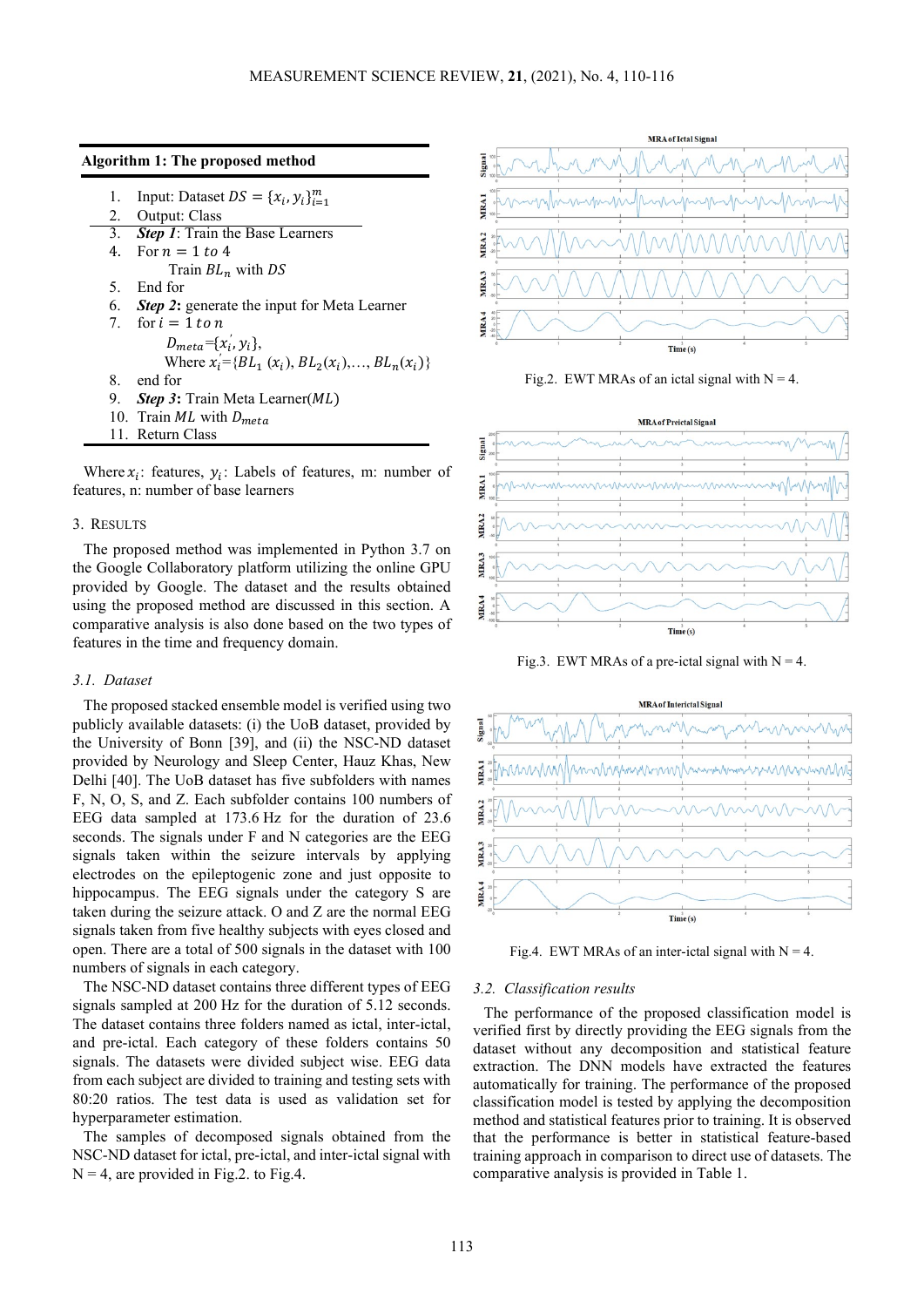|            |                                 | Accuracy $(\% )$ |                             |          |  |
|------------|---------------------------------|------------------|-----------------------------|----------|--|
|            | Classification                  | Without          | With EWT and                |          |  |
| Dataset    |                                 | EWT and          | <b>Statistical features</b> |          |  |
|            |                                 | statistical      | Time-                       | Frequenc |  |
|            |                                 | features         | Domain                      | v-Domain |  |
| NSC-<br>ND | Ictal vs pre-<br>ictal (Normal) | 94.73            | 0.9600                      | 0.9800   |  |
| dataset    | Ictalys inter-<br>ictal         | 95.16            | 0.9600                      | 0.9700   |  |
| UoB        | Ictalys pre-<br>ictal (Normal)  | 94.43            | 0.9702                      | 0.9782   |  |
| dataset    | Ictalys inter-<br>ictal         | 95.01            | 0.965                       | 0.9893   |  |

Table 1. Results analysis with and without statistical features.

## **Training Accuracy Comparison**



Fig.5. Accuracy comparison of the proposed model in comparison to base models.

|                       | Time Domain        |        | Frequency Domain |         |  |
|-----------------------|--------------------|--------|------------------|---------|--|
|                       | Features           |        | Features         |         |  |
|                       | NSC-ND<br>UoB      |        | UoB              | NSC-ND  |  |
|                       | dataset<br>Dataset |        | Dataset          | dataset |  |
| Accuracy              | 0.9702             | 0.9600 | 0.9782           | 0.9800  |  |
| Precision             | 1.0000             | 0.9500 | 0.9800           | 0.9700  |  |
| Recall                | 0.9300             | 0.9600 | 0.9600           | 1.0000  |  |
| F <sub>1</sub> -Score | 0.9600             | 0.9549 | 0.9598           | 0.9800  |  |
| Sensitivity           | 0.9238             | 0.9000 | 0.9442           | 0.9286  |  |
| Specificity           | 0.9721             | 0.9300 | 0.9834           | 1.0000  |  |

Table 2. Validation results obtained for Ictal vs pre-ictal (Normal).

Table 3. Validation results obtained for ictal vs inter-ictal.

|             | Time Domain        |        | Frequency Domain |         |  |
|-------------|--------------------|--------|------------------|---------|--|
|             | Features           |        | Features         |         |  |
|             | NSC-ND<br>UoB      |        | UoB              | NSC-ND  |  |
|             | dataset<br>Dataset |        | Dataset          | dataset |  |
| Accuracy    | 0.9600             | 0.965  | 0.9893           | 0.9700  |  |
| Precision   | 0.9710             | 0.9500 | 1.0000           | 0.9900  |  |
| Recall      | 0.9600             | 0.9632 | 0.9800           | 0.9500  |  |
| F1-Score    | 0.9649             | 0.9565 | 0.9899           | 0.9695  |  |
| Sensitivity | 0.9738             | 0.9502 | 0.9950           | 0.9286  |  |
| Specificity | 0.9424             | 0.9730 | 0.9720           | 1.0000  |  |

From Table 1. it is observed that the classification model is providing better results while trained with statistical features extracted from decomposed EWT signals in comparison to direct training on EEG datasets.

The proposed model is trained with time-domain features as well as frequency-domain features. The results are evaluated in terms of accuracy, sensitivity, specificity, precision, recall, and F1 score. The accuracy plots for comparison purposes to show the improvement in results by stacked ensemble learning are given in Fig.5. for ictal versus inter-ictal classification using the UoB dataset. The validation results obtained by the proposed method are provided in Table 2. and Table 3. for ictal versus pre-ictal (normal) and ictal versus inter-ictal signal, respectively.

A comparative analysis with respect to related works is provided in Table 4.

|  | Table 4. Comparative analysis with respect to related works. |  |  |  |  |  |
|--|--------------------------------------------------------------|--|--|--|--|--|
|--|--------------------------------------------------------------|--|--|--|--|--|

| Reference          | Method<br>Used                                            | Accuracy<br>$(96)$ | F1-score<br>$\binom{96}{0}$ | Sensitivity<br>(%) | Specificity<br>$\mathcal{S}$ |
|--------------------|-----------------------------------------------------------|--------------------|-----------------------------|--------------------|------------------------------|
| $[2]$              | <b>DNN</b>                                                |                    | 95                          |                    |                              |
| $\overline{3}$     | <b>DWT</b>                                                | 88                 |                             |                    |                              |
| $[4]$              | <b>FT</b><br>$^{+}$<br>Sparse<br>Denoising<br>Autoencoder | 93.82              | 96.05                       |                    |                              |
| [8]                | <b>RNN</b>                                                | 85                 | -                           | -                  |                              |
| [9]                | <b>LSTM</b>                                               |                    |                             |                    | 99.86                        |
| $[10]$             | <b>LSTM</b>                                               | 97.78              |                             |                    | 98.85                        |
| $[11]$             | CNN+LSTM                                                  | 98.89%             |                             | 98.33              | 99.16                        |
| $\lceil 12 \rceil$ | WT+DNN                                                    | 97.5               | -                           |                    | $\overline{\phantom{a}}$     |
| $[13]$             | <b>CNN</b>                                                |                    |                             | 87.8               |                              |
| [14]               | <b>CNN</b>                                                | 97.5               |                             |                    |                              |
| $[15]$             | <b>EMD-DWT</b><br>$+$ KNN                                 | 89.4               |                             |                    |                              |
| $[18]$             | <b>EEMD</b><br>$\ddot{}$<br>K-means<br>Clustering         | 98%                |                             |                    |                              |
| $[19]$             | <b>CEEMD</b>                                              | 98.67              |                             | 98.67              | 98.72                        |
| $[20]$             | <b>DWT</b><br>$\ddot{}$<br>Ensemble-NN                    | 98.78              |                             |                    |                              |
| This<br>work       | $EWT +$<br>Stacked<br>ensemble-<br>based<br>DNN model     | 98.93              | 98.99                       | 99.5               | 100                          |

#### *3.3. Discussion*

From Fig.5. it can be observed that the ensemble of four DNNs with stacked MLP performs better in comparison to single DNN models. The statistical features extracted from each mode are sufficient to train the model to obtain the objective of the work. From Table 1. and Table 2. it can be observed that the proposed model is performing better in the case of frequency domain features in comparison to timedomain features. The accuracy in epilepsy seizure detection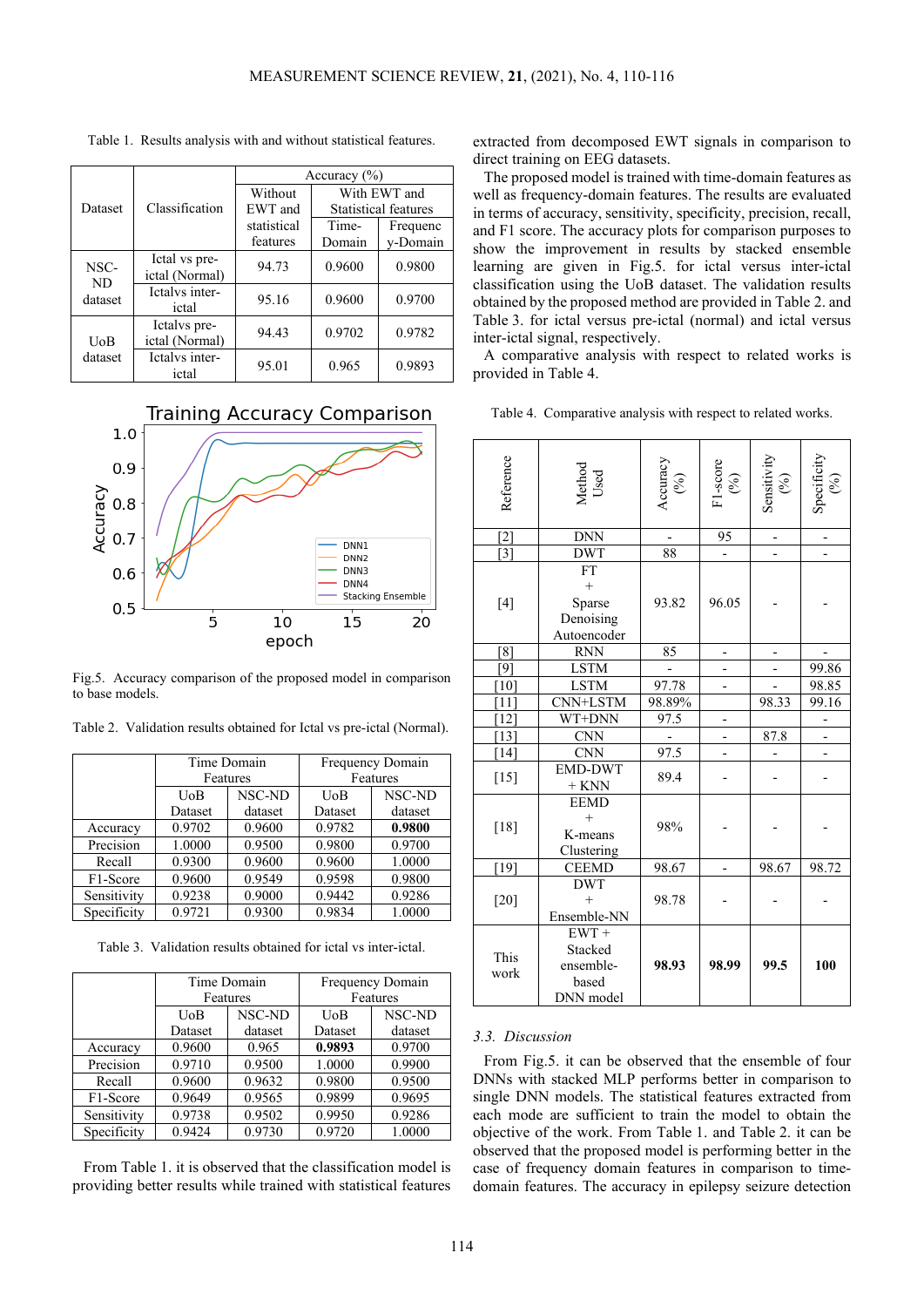reached the highest value of 98.93 in ictal versus inter-ictal classification with frequency-domain features that is competitive with the state-of-the-art methods. The proposed model is also providing a promising result of 98 % accuracy in ictal versus pre-ictal classification.

#### 4. CONCLUSIONS

The remarkable characteristics of ensemble learning are verified with epilepsy seizure detection by preprocessing the EEG datasets using empirical wavelet transform. The decomposition of EEG signals provides detailed information hidden in the multi-resolution arrays of each signal. The time domain and frequency domain analysis of signal are well studied by training the classification model in two different steps. A comparative analysis is provided along with improved seizure detection. The accuracy obtained in epilepsy seizure detection is 98.93 % for ictal versus interictal classification with frequency-domain features that are competitive with *state-of-the-art* methods. In the future, the work is planned to be carried out with other decomposition models with improved accuracy for detection and classification.

#### **REFERENCES**

- [1] Annegers, J.F., Rocca, W.A., Hauser, W.A. (1996). Causes of epilepsy: Contributions of the Rochester epidemiology project. In *Mayo Clinic Proceedings*, 71 (6), 570-575.
- [2] Birjandtalab, J., Heydarzadeh, M., Nourani, M. (2017). Automated EEG-based epileptic seizure detection using deep neural networks. In *IEEE International Conference on Healthcare Informatics (ICHI)*. IEEE, vol. 1, 552-555. ISBN 978-1-5090-4881-6.
- [3] Chen, D., Wan, S., Bao, F.S. (2016). Epileptic focus localization using discrete wavelet transform based on interictal intracranial EEG. In *IEEE Transactions on Neural Systems and Rehabilitation Engineering*, 25 (5), 413-425.
- [4] Yuan, Y., Xun, G., Jia, K., Zhang, A. (2017). A multiview deep learning method for epileptic seizure detection using short-time fourier transform. In *Proceedings of the 8th ACM International Conference on Bioinformatics, Computational Biology, and Health Informatics*. New York, US: Association for Computing Machinery, 213-222. ISBN 978-1-4503- 4722-8.
- [5] Li, M., Chen, W., Zhang, T. (2016). Automatic epilepsy detection using wavelet-based nonlinear analysis and optimized SVM. In *Biocybernetics and Biomedical Engineering*, 36 (4), 708-718.
- [6] Fernandes, S.L., Bala, J.G. (2017). A novel decision support for composite sketch matching using fusion of probabilistic neural network and dictionary matching. In *Current Medical Imaging*, 13 (2), 176-184.
- [7] Raza, M., Sharif, M., Yasmin, M., Khan, M.A., Saba, T., Fernandes, S.L. (2018). Appearance based pedestrians' gender recognition by employing stacked auto encoders in deep learning. In *Future Generation Computer Systems*, 88, 28-39.
- [8] Petrosian, A., Prokhorov, D., Homan, R., Dasheiff, R., Wunsch II, D. (2000). Recurrent neural network based prediction of epileptic seizures in intra-and extracranial EEG. In *Neurocomputing*, 30 (1-4), 201-218.
- [9] Tsiouris, K.M., Pezoulas, V.C., Zervakis, M., Konitsiotis, S., Koutsouris, D.D., Fotiadis, D.I. (2018). A long short-term memory deep learning network for the prediction of epileptic seizures using EEG signals. In *Computers in Biology and Medicine*, 99, 24-37.
- [10] Abbasi, M.U., Rashad, A., Basalamah, A., Tariq, M. (2019). Detection of epilepsy seizures in neo-natal EEG using LSTM architecture. In *IEEE Access*, 7, 179074- 179085.
- [11] Abdelhameed, A.M., Daoud, H.G., Bayoumi, M. (2018). Deep convolutional bidirectional LSTM recurrent neural network for epileptic seizure detection. In *16th IEEE International New Circuits and Systems Conference (NEWCAS)*. IEEE, 139-143. ISBN 9781538615133.
- [12] San-Segundo, R., Gil-Martín, M., D'Haro-Enriquez, L.F., Pardo, J.M. (2019). Classification of epileptic EEG recordings using signal transforms and convolutional neural networks. In *Computers in Biology and Medicine*, 109, 148-158.
- [13] Khan, H., Marcuse, L., Fields, M., Swann, K., Yener, B. (2017). Focal onset seizure prediction using convolutional networks. In *IEEE Transactions on Biomedical Engineering*, 65 (9), 2109-2118.
- [14] Zhou, M., Tian, C., Cao, R., Wang, B., Niu, Y., Hu, T., Guo, H., Xiang, J. (2018). Epileptic seizure detection based on EEG signals and CNN. In *Frontiers in Neuroinformatics*, 12, 95.
- [15] Das, A.B., Bhuiyan, M.I.H. (2016). Discrimination and classification of focal and non-focal EEG signals using entropy-based features in the EMD-DWT domain. In *Biomedical Signal Processing and Control*, 29, 11-21.
- [16] Gautam, S., Sriya, S., Chauhan, T. (2015). Focal and non-focal epilepsy detection using eeg signals via empirical mode decomposition. In *International Conference on Signal Processing and Communication (ICSC)*. IEEE, 452-455. ISBN 978-1-4799-6761-2.
- [17] Pachori, R.B., Bajaj, V. (2011). Analysis of normal and epileptic seizure EEG signals using empirical mode decomposition. In *Computer Methods and Programs in Biomedicine*, 104 (3), 373-381.
- [18] Bizopoulos, P.A., Tsalikakis, D.G., Tzallas, A.T., Koutsouris, D.D., Fotiadis, D.I. (2013). EEG epileptic seizure detection using k-means clustering and marginal spectrum based on ensemble empirical mode decomposition. In *13th IEEE International Conference on Bioinformatics and Bioengineering*. IEEE, 1-4. ISBN 978-1-4799-3163-7.
- [19] Hassan, A.R., Subasi, A., Zhang, Y. (2020). Epilepsy seizure detection using complete ensemble empirical mode decomposition with adaptive noise. In *Knowledge-Based Systems*, 191, 105333.
- [20] Li, M., Chen, W., Zhang, T. (2017). Classification of epilepsy EEG signals using DWT-based envelope analysis and neural network ensemble. In *Biomedical Signal Processing and Control*, 31, 357-365.